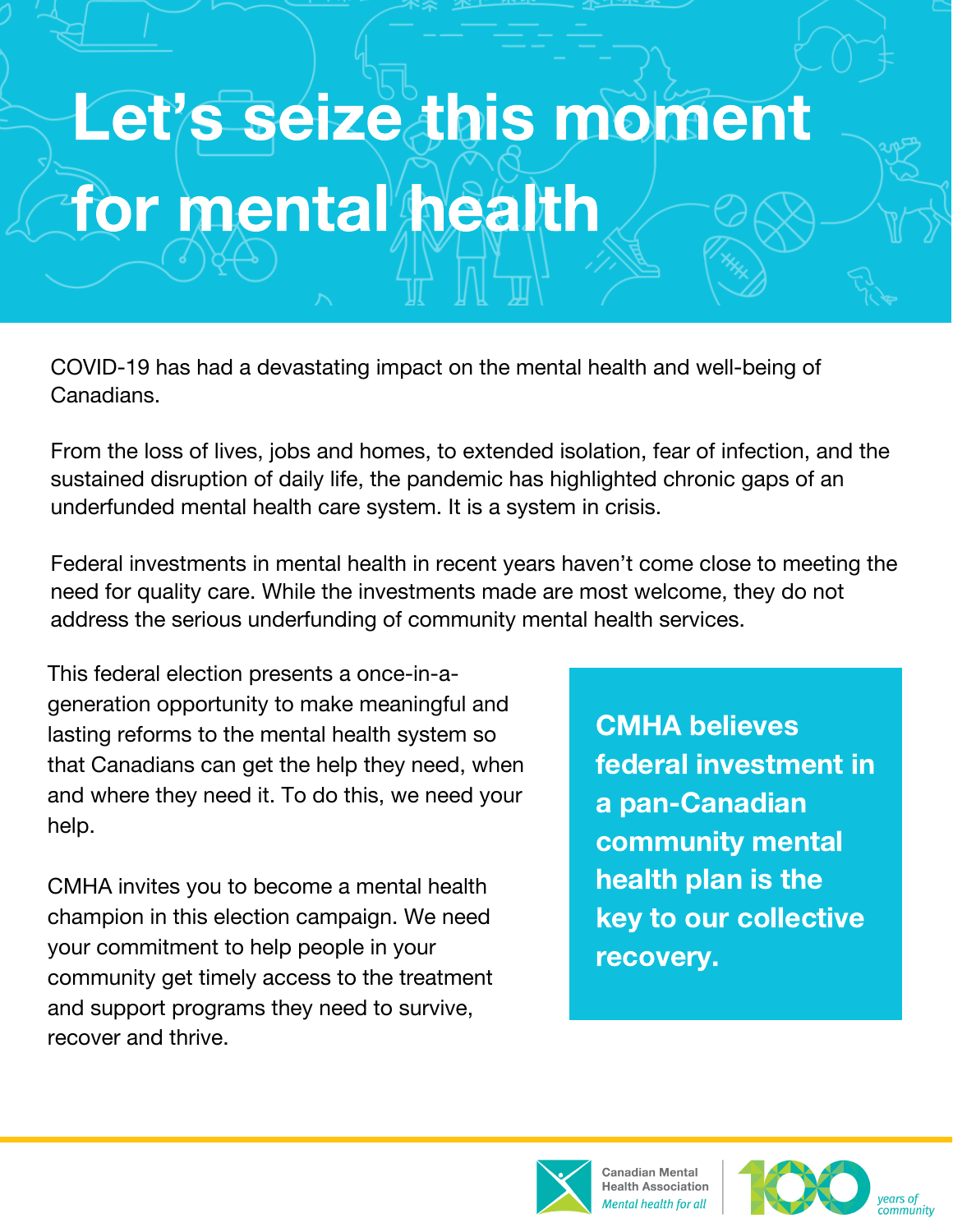A mental health crisis: by the numbers

1 in 5 Canadians experiences a mental illness or a mental health issue in any given year. 7.5 million people in Canada live with a mental illness or mental health problem. **CANADIANS IN** 5

|  | Even before the pandemic, 1.6 million Canadians had                                            |
|--|------------------------------------------------------------------------------------------------|
|  | <b>1. 6 MILLION</b> Even before the pandemic, 1<br><b>CANADIANS</b> unmet mental health needs. |
|  |                                                                                                |

The cost of mental health problems and mental illnesses to the Canadian economy is well over \$50 billion per year.

### **COVID-19 has had a disproportionate impact on the most vulnerable Canadians.**

- Mental health has deteriorated in 70% of school-aged children, 66% of preschool-aged children, Indigenous people, people who identify as  $2SLAGBTQQIA+$ , women and people with disabilities.
- More of these people are also experiencing suicidal thoughts and feelings.  $\bullet$
- Canadians with low incomes have been twice as likely to have trouble coping.
- Indigenous people have suffered more than the general public.

## What is community mental health?

**S50** 

**BILLION**

**PER YEAR**

Canadians require timely access to care and treatment in their own communities in order to recover from mental illnesses and substance use problems. Community mental health includes:



Canadian Mental<br>Health Association Intal health for all

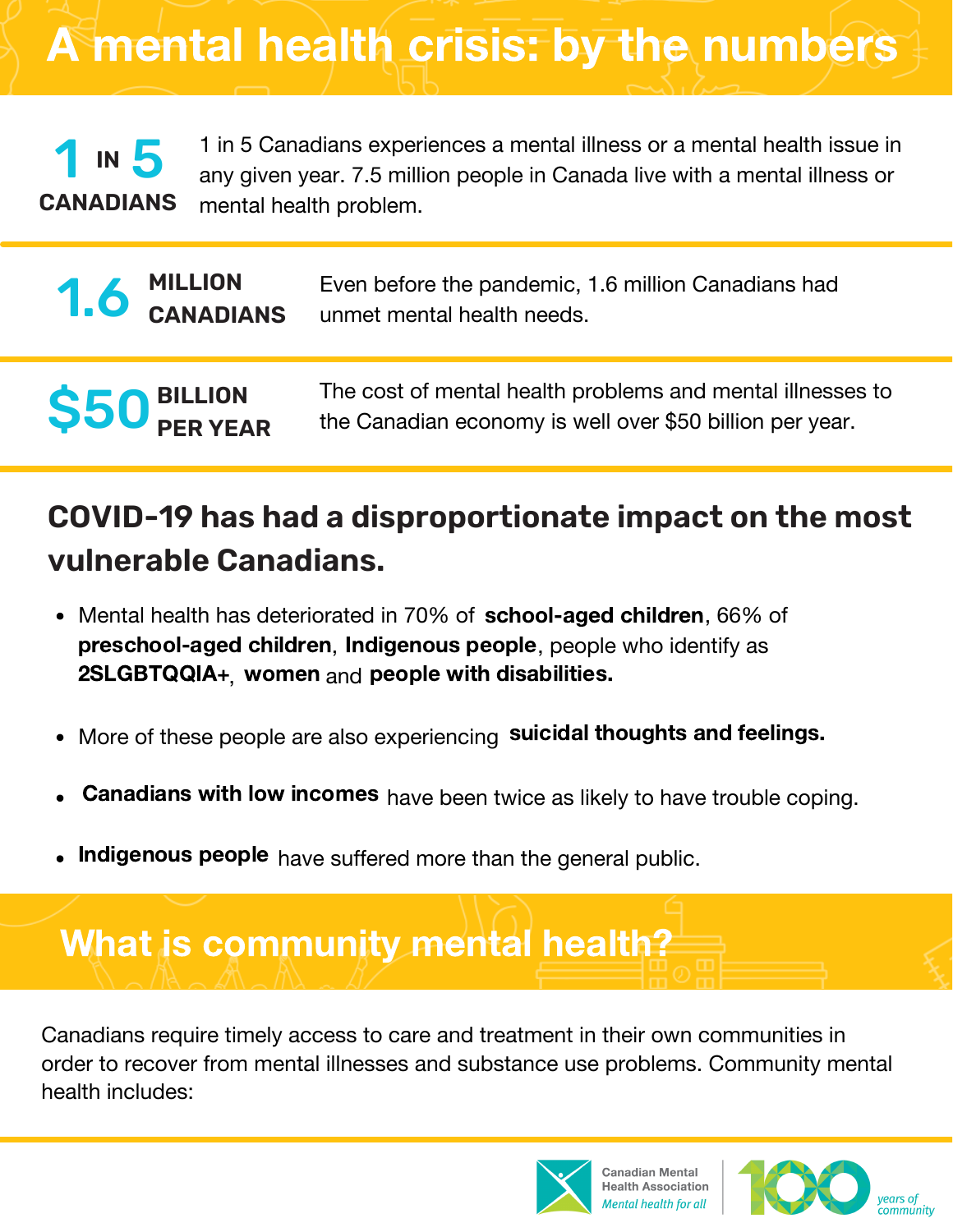

Programs to prevent mental illness and promote mental health, such as social and emotional learning for youth, suicide awareness and prevention programs, and community connections programs.



Direct services such as counselling, substance use treatment, peer support, housing, employment services, and case management.

Whether they live in urban or rural areas, earlier access to publicly funded services at the community level can prevent Canadians from needing more costly and timeconsuming interventions later. Community mental health prevents Canadians from being in crisis in the first place and reduces the number of trips to the Emergency Department.

Community mental health also allows people with severe mental illness to live in the community, recover, experience fewer crises, and have fewer symptoms and hospitalizations. Community mental health is proven to be efficient, life-saving and costsaving for the health care system.

## Why should community mental health be a federal priority?

Provinces and territories are unable to meet the incredible demand in their communities for mental health and substance use services and supports.

Since these critical supports are often delivered outside of hospitals and physicians' offices, they are not considered 'medically necessary' under the Canada Health Act, and, as such, are excluded from federal health transfers.

The mental health care provided by physicians and hospitals is limited: physicians typically offer drug therapy, emotional support, health promotion and wellness counselling, advice and referrals to people experiencing a mental health or substance use problem, but do not have the necessary resources to treat people with mental illness or meet the service demand.



Canadian Mental **Health Association** ental health for all

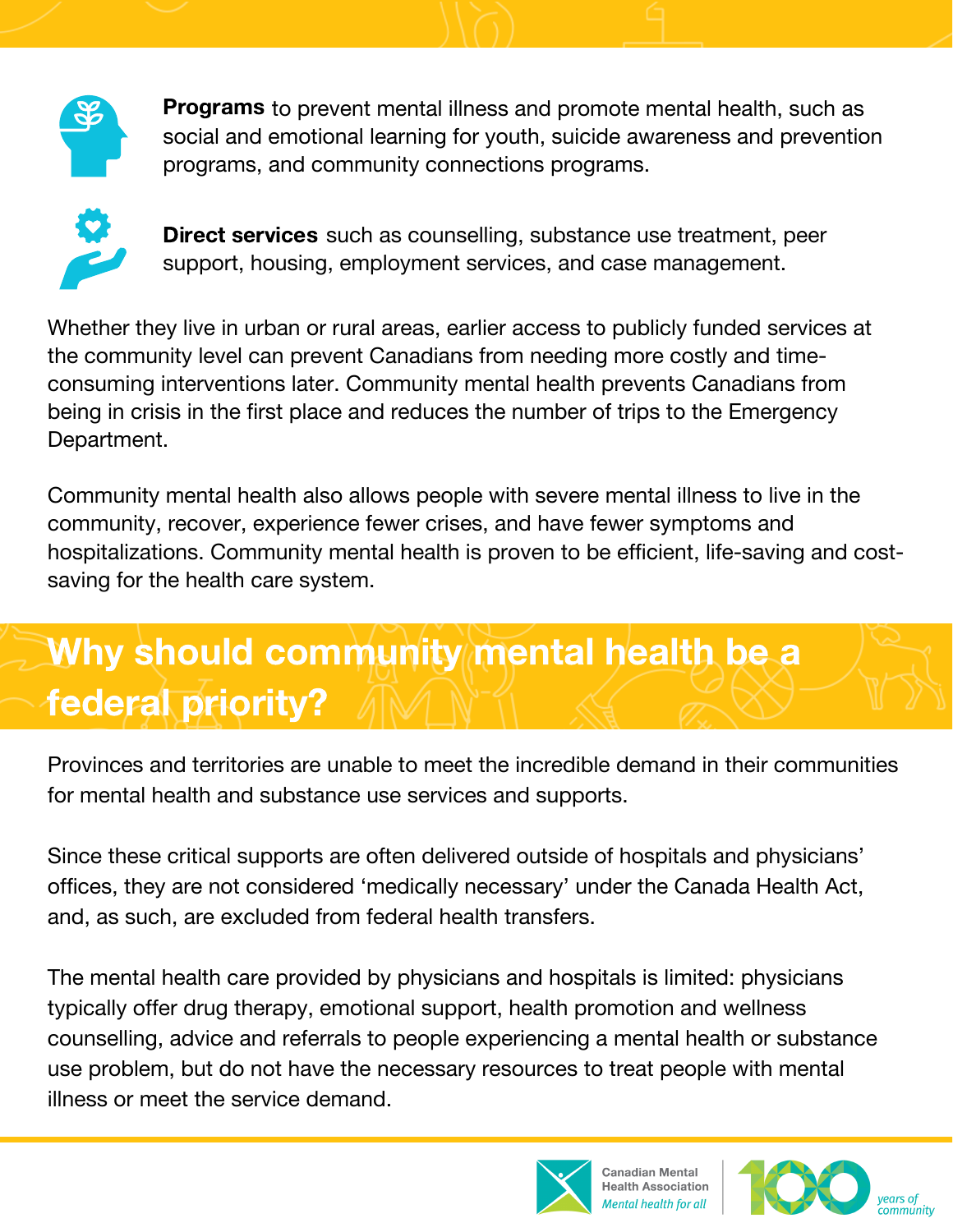In the Emergency Department, those experiencing a mental health crisis will receive medical care and intensive services delivered by a range of mental health professionals, but they are time-limited and may not include follow-up after discharge from the hospital.

Canadians who need mental health services thus have to wait long periods for services funded through their province or territory, or other funding sources, or they rely on limited employer benefits or pay out-of-pocket for private services. Because of these barriers, many will never receive the services they need.

Making meaningful progress on mental health will require federal leadership. Only the federal government has the responsibility and capacity to transform the mental health system in a fundamental way.

It will not be possible to recover from the pandemic if Canadians don't have good mental health. Strong federal leadership in community mental health will ensure a healthier future for Canadians and for Canada.

## You can advocate in Ottawa by calling for a pan-Canadian community mental health plan that includes:



services to ensure every Canadian who needs mental health supports can get them. Direct federal investment to sustain and improve access to chronically underfunded community mental health programs and



Investment in additional supportive and affordable housing for people with mental illnesses and substance use problems to ensure that they have safe places to live as they recover.



Canadian Mental lealth Association ental health for all

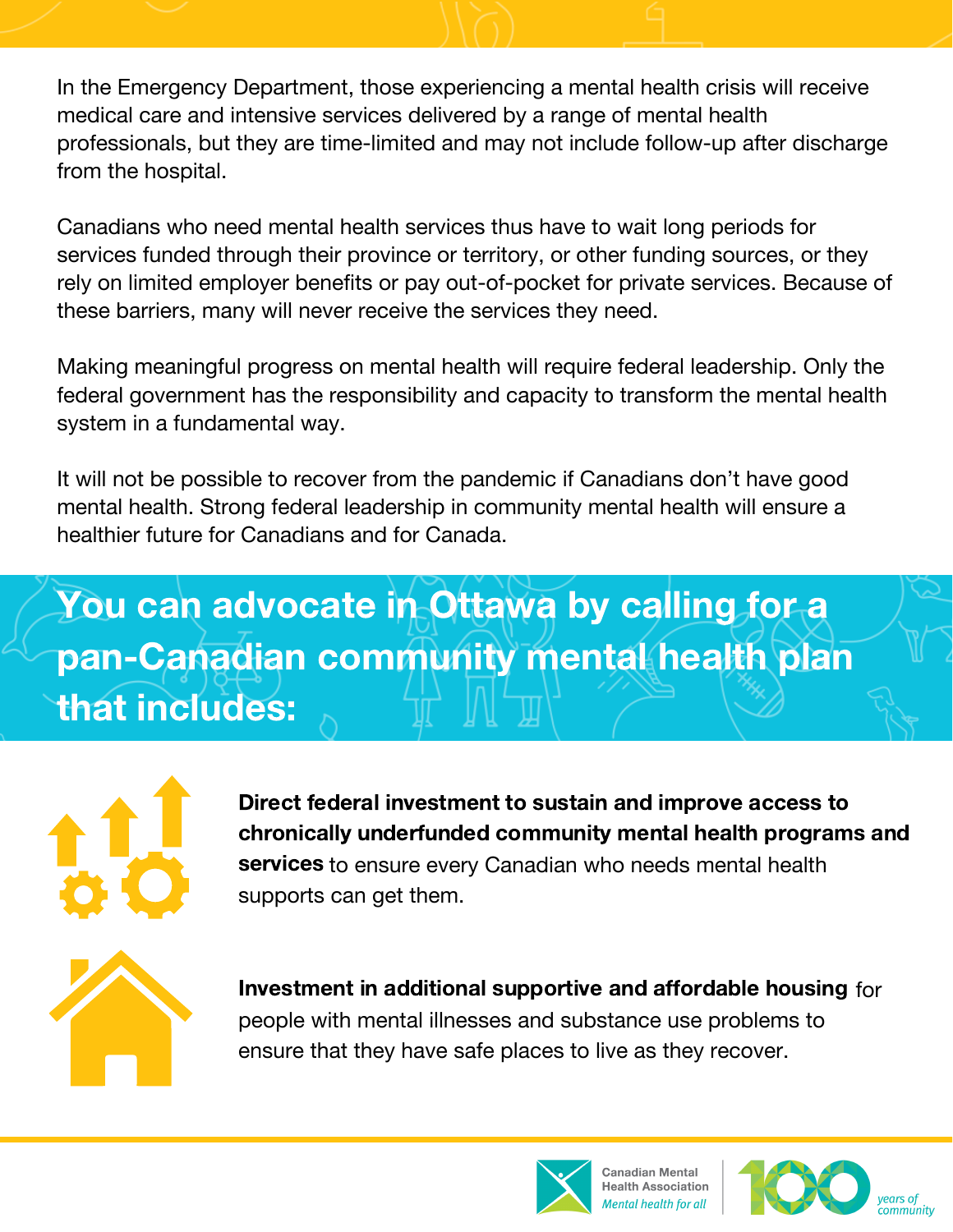

to advance reconciliation and to better support Indigenous communities. An increase in funding for Indigenous-led mental health services



More funding to support people who use substances; including funding for substance use treatments and supports, integration between mental health and substance use supports, increasing the number of supervised consumption sites, and decriminalizing simple drug possession.

## How CMHA is helping Canadians and communities

With one national office and a presence in every province and one territory, CMHA's community-based branches provide services and supports to more than 1.3 million Canadians. This is possible through the combined efforts of more than 5,000 dedicated staff and 11,000 volunteers.

#### Some of our programs include:

#### **BounceBack®**

BounceBack®: One of our most effective programs to help build skills to improve mental health. Based on cognitive behavioural therapy (CBT), this free self-help program provides a trained, short-term coach, and access to customizable materials and resources. It has helped tens of thousands of Canadian adults and youth experiencing prolonged stress or mild-to-moderate anxiety or depression.



Canadian Mental **Health Association** lental health for all

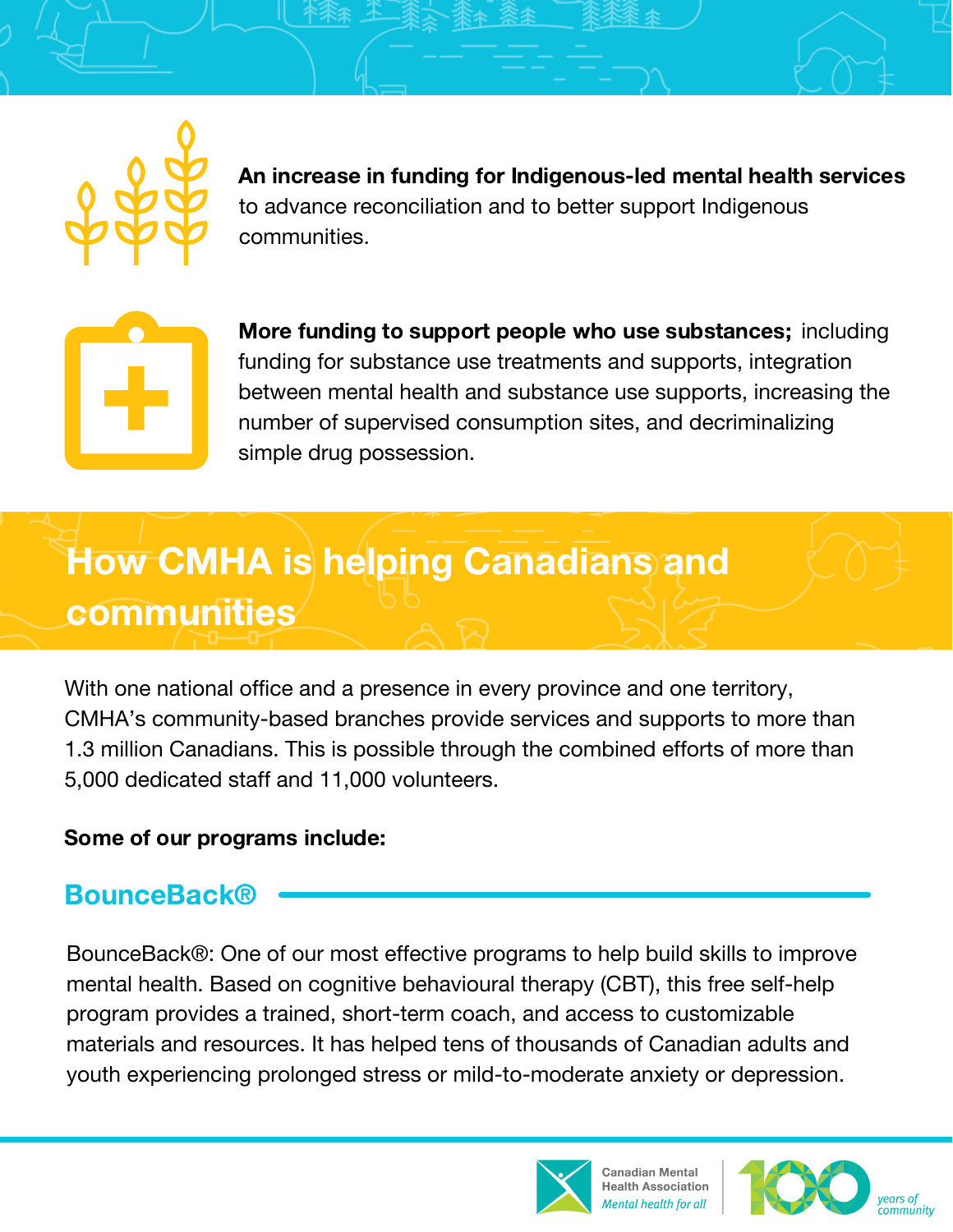#### Housing and housing services

Housing and housing services: helping people with mental illnesses and substance use problems find a place to live that is safe and affordable. CMHA supports people to find and maintain their housing, provides transitional, supportive, and affordable housing in some communities, and connects people with the community resources that assist them in their recovery.

#### Suicide prevention and awareness

Suicide prevention and awareness: programs that help the public recognize when a person may be having thoughts of suicide, what to do and where to get the necessary help. CMHA offers materials, awareness-raising campaigns, presentations and workshops and services, such as crisis lines.

#### Substance use services and supports

Substance use services and supports: a broad range ofservices that include group programs for adults and youth, residential treatment programs, case management, individual counselling and peer-based supports, among others. These services provide treatment and supports or help people to find appropriate treatment and set their own recovery goals.

#### Workplace Mental Health

Workplace Mental Health programs include "Not Myself Today" – a program that provides activities, tools and resources to engage workforces around understanding mental health, reducing stigma and fostering safe and supportive work cultures – and other locally designed workplace mental well-being programs.



Canadian Mental **Health Association** ental health for all

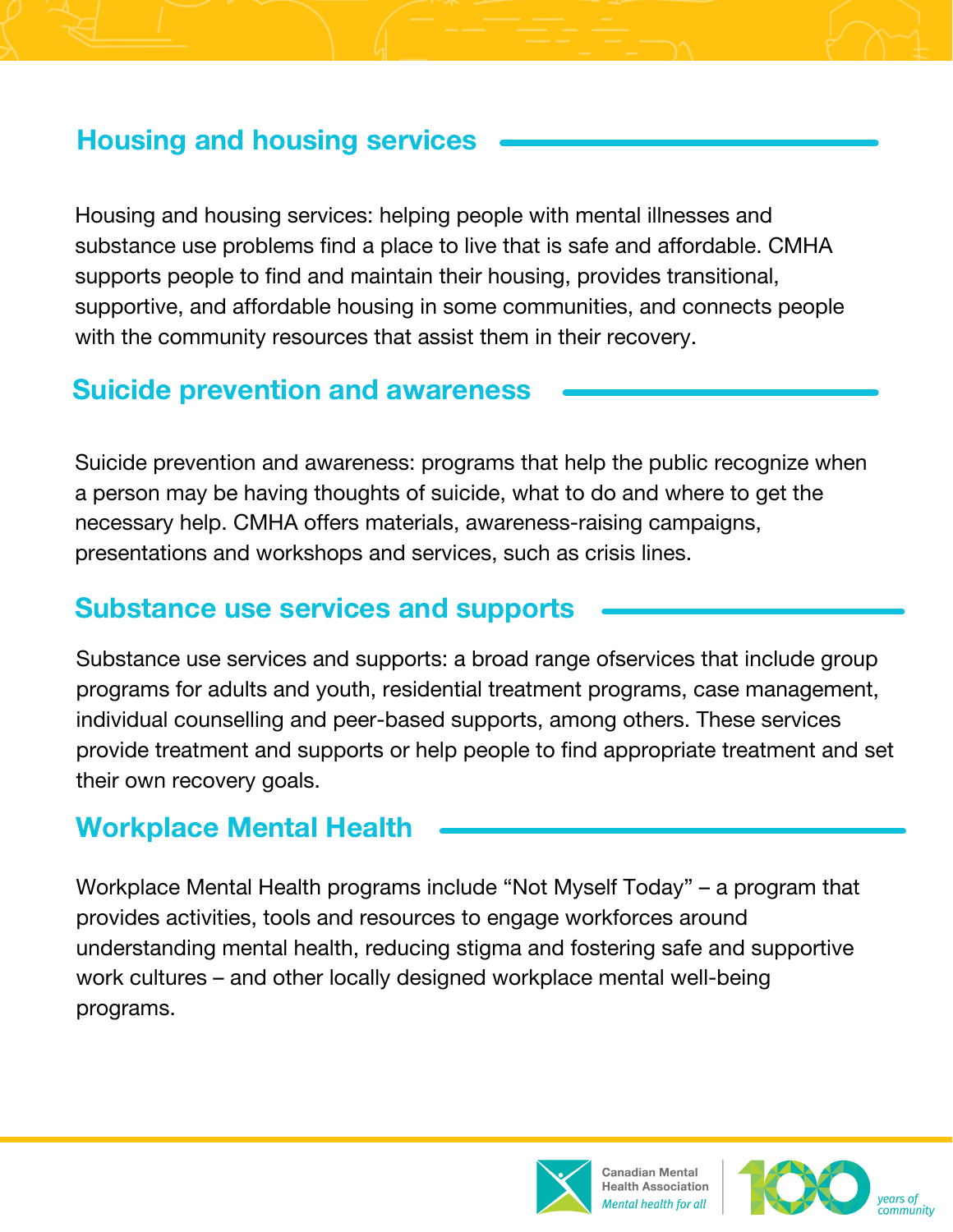#### \*Resilient Minds

\*Resilient Minds: Developed by firefighters, this program helps first responders and front-line workers to recognize the effects of psychological stress and trauma in themselves and their peers. Participants learn about psychological disorders and better ways to manage stress, mitigate trauma and boost resilience.

#### \*Recovery Colleges

\*Recovery Colleges: These innovative mental health learning centres offer knowledge, new skills and social connections to promote recovery. Led by mental health practitioners and peers with lived experience, the program helps people rediscover passions and meaning in life. They also reduce healthcare costs and service use.

#### \*Peer Support Canada

\*Peer Support Canada: Peer support promotes emotional and practical connections between two people who share a common experience, such as a mental health challenge or illness. A Peer Support Worker is trained to support others. Peer Support Canada offers a certification program that certifies Peer Support Workers to ensure they fulfill the nationally endorsed Standards of Practice.

\*These programs are currently offered in English only.

If you or someone you love is struggling, please contact your local CMHA branch. You can find the CMHA in your community at cmha.ca. If you are in immediate crisis or are thinking about suicide, please call 1-833-456-4566 toll free in Canada (1-866-277-3553 in Quebec) or visit your nearest emergency department.



Canadian Mental **Health Association** lental health for all